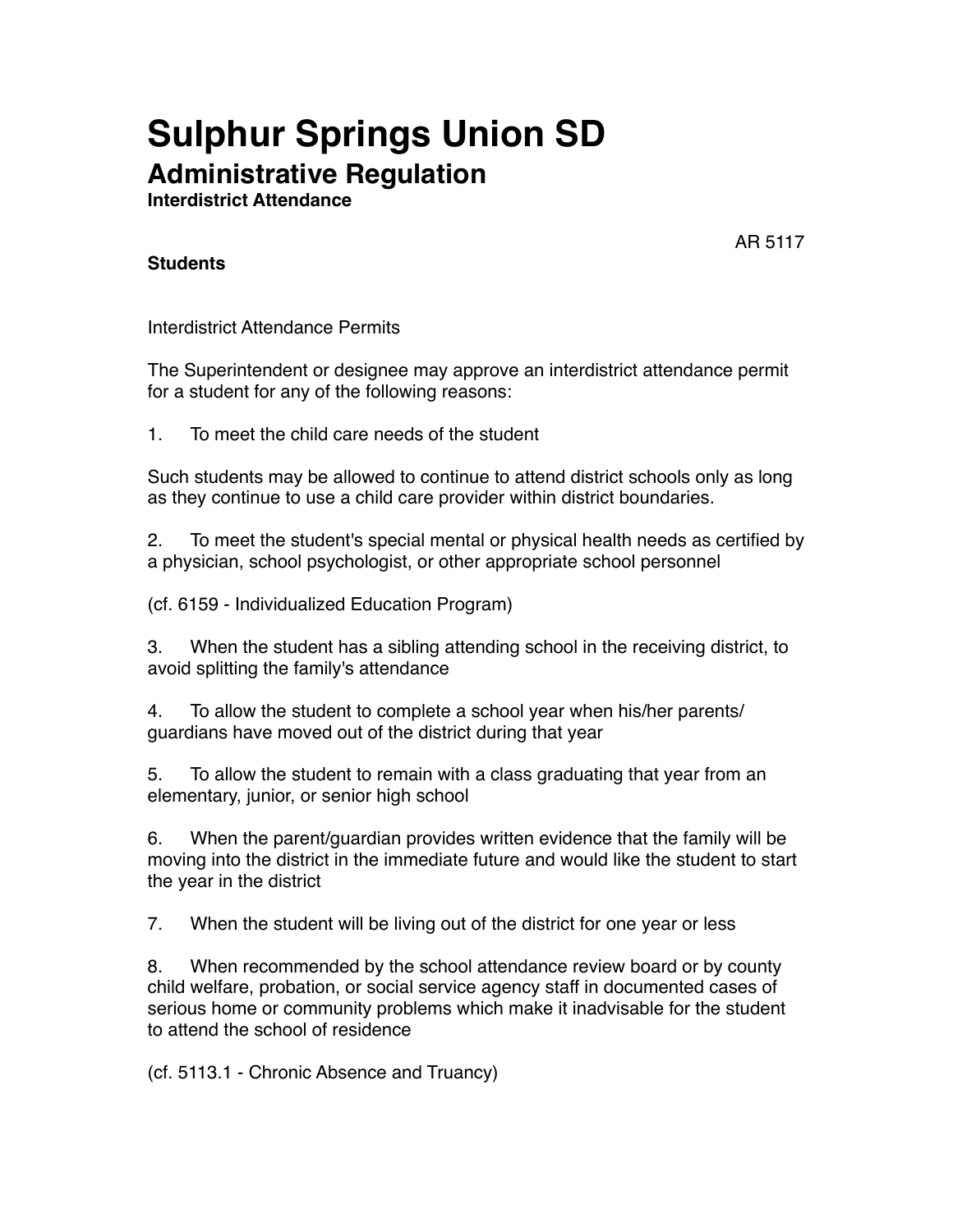9. When there is valid interest in a particular educational program not offered in the district of residence

10. To provide a change in school environment for reasons of personal and social adjustment

Interdistrict attendance permits or applications shall not be required for students enrolling in a regional occupational center or program.

An interdistrict attendance permit shall not exceed a term of five years. Each permit shall stipulate the terms and conditions established by both districts under which interdistrict attendance shall be permitted, denied, or revoked, and any standards for reapplication. (Education Code 46600)

Once a student is enrolled in a school, he/she shall not be required to reapply for an interdistrict transfer and shall be allowed to continue to attend the school in which he/she is enrolled, unless reapplication standards are otherwise specified in the permit.

The Superintendent or designee may deny initial requests for interdistrict attendance permits if school facilities are overcrowded at the relevant grade level or based on other considerations that are not arbitrary. However, once a student is admitted, the district may not deny him/her continued attendance because of overcrowded facilities at the relevant grade level.

Within 30 days of a request for an interdistrict permit, the Superintendent or designee shall notify the parents/guardians of a student who is denied interdistrict attendance regarding the process for appeal to the County Board of Education as specified in Education Code 46601. (Education Code 46601)

(cf. 5145.6 - Parental Notifications)

Revocation of Interdistrict Permit

Students approved for Interdistrict placement shall abide by all school rules and procedures and may be transferred back to their home school of residence at any time during the year for any of the following reasons:

1. Student is excessively tardy or absent from school, or student is brought to school excessively early or leaves excessively late.

- 2. Student fails to uphold appropriate behavior standards.
- 3. Students fails to make appropriate academic efforts.
- 4. False or misleading information was provided.